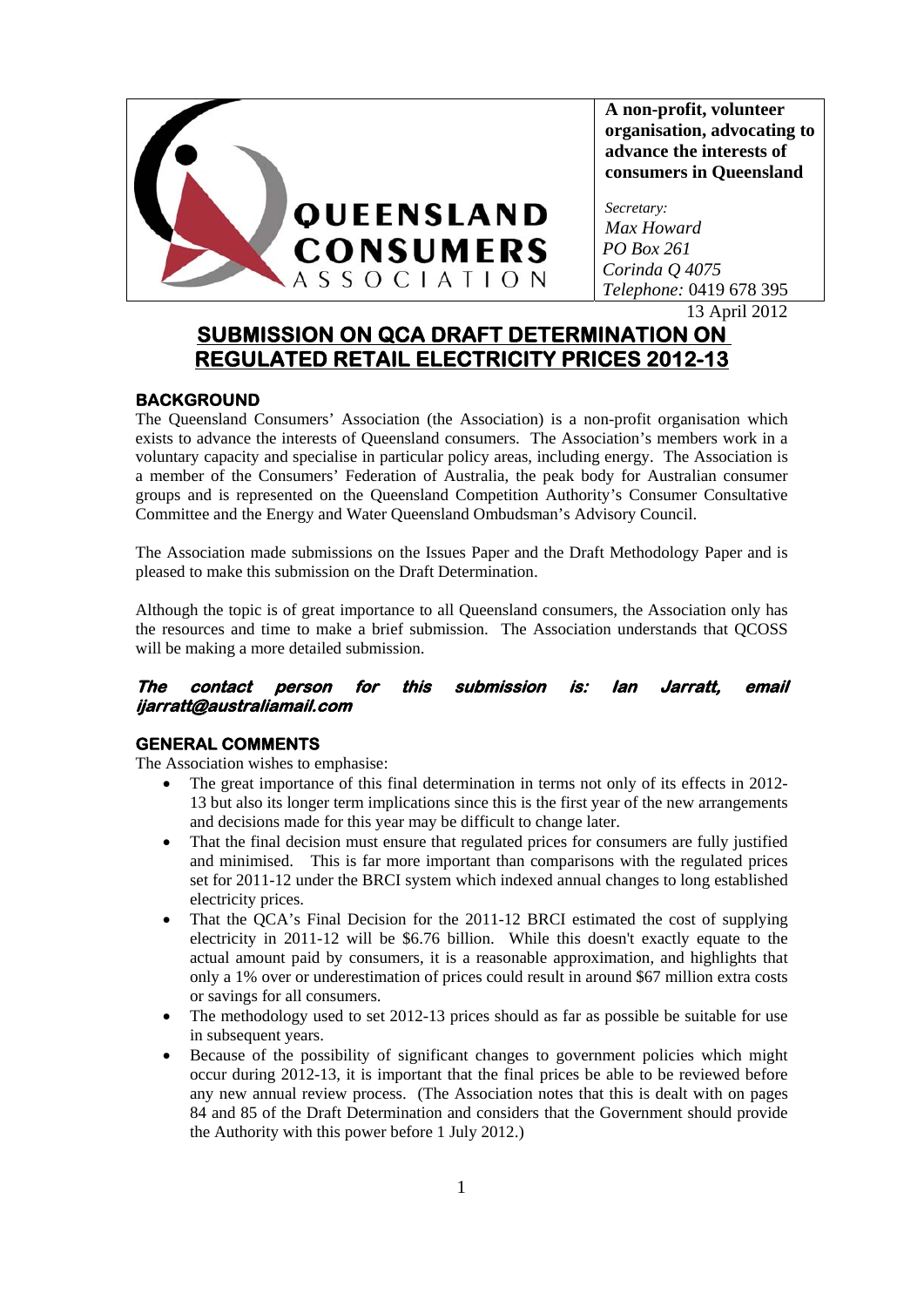- There has been insufficient work, and more is urgently needed, on what is required for an effectively competitive market in Queensland and there is an almost complete focus by QCA on prices and their effects on competition even though service quality and innovation are important to many customers. In this regard, the Association notes that the ACCC's decision to allow the sale of the Queensland customers of the NSW government's energy retailers Integral Energy and Energy Australia to Origin Energy and TRUenergy respectively significantly reduced the number of retailers competing in SEQ. Yet the ACCC considered that there could still be an effective level of competition.
- Any new arrangements should be able to easily incorporate future changes to the boundaries of the Energex and Ergon distribution areas and to their pricing policies and pricing zones. (Although not a matter for QCA, the Association remains concerned that these zoning and pricing polices may be preventing some consumers in the Ergon area, for example in Toowoomba, from receiving offers of market contracts from other retailers.)

# **SPECIFIC COMMENTS**

# **Network costs**

The Association is very concerned that there appears to have been no public consultation on Energex's critically important proposed tariff structures and prices for 2012-13. This lack of transparency for a major cost component is a major weakness with the current process.

The Association recognises that the regulation of network and distribution costs is now primarily the responsibility of the AER and the federal government but considers that the Queensland government can still can play important roles in this area, for example via its ownership of the transmission and distribution entities and its requirements for network reliability.

The Association also considers there should be a review of Ergon's zone charging system and to increase cost reflectivity of charges in some parts of the East Zone so that some consumers, for example in the Toowoomba area, can obtain offers of market contracts as occurs in the Energex area.

### **Energy Costs**

The Association recognises the importance of these costs and how they are estimated but has no specific comments on this matter. However, the Association understands that it will be dealt with in some detail in QCOSS's submission.

### **Representative retailer**

The Association supports the approach proposed by QCA, that the representative retailer should be an incumbent not a new entrant.

In relation to several matters dealt with on this in the Draft submission the Association makes the following points:

- There are many references to "competition" but the focus is almost entirely on price driven competition. This approach fails to recognise that consumers are also interested in quality of service and innovation.
- The number of customers switching retailer is not necessarily a good indicator of the effective level of competition and fails to recognise that many consumers can obtain significantly lower prices by changing contracts with their existing retailer. Indeed, the Association considers that retailers to make customers more aware of the options they offer, not just when they become aware that a customer is considering moving to another retailer or after they have done so. There is also a case for more public education about this.
- The Association's position on competition remains as stated in the submission on the Draft Methodology Paper. "the only true measure of the effectiveness of competition is the extent to which consumers are better off and this has not been assessed by QCA. We also consider that often switching between retailers: occurs as a result of high pressure,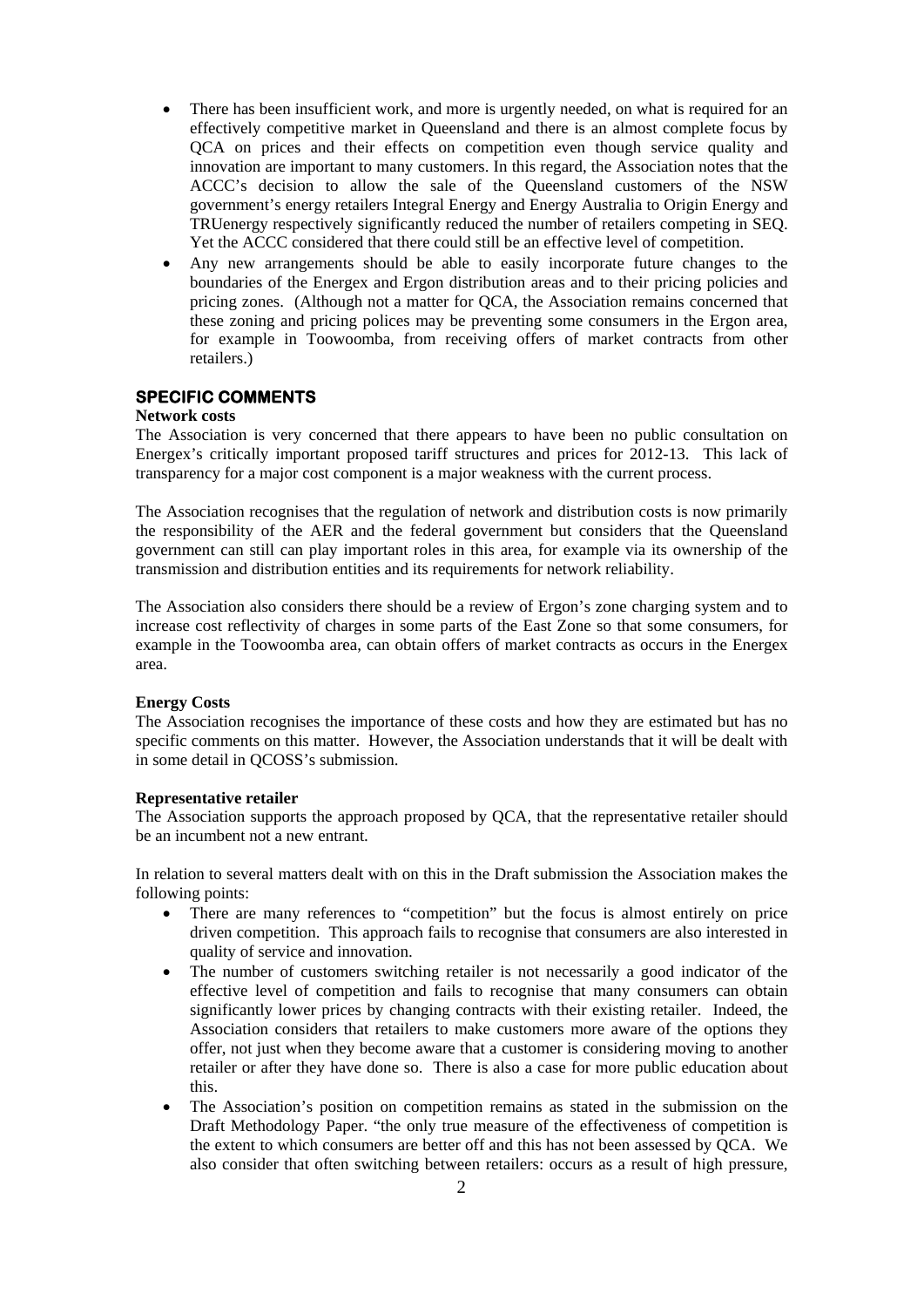misleading and deceptive sales tactics used by door to door and tele marketers, locks consumers into long term contracts, and results in some consumers being worse off. We also note that many consumers on market contracts are unaware that they are on such contracts, some of which provide no price advantage over the regulated tariffs and can result in consumers incurring additional fees and charges and being exposed to the risk of unregulated changes in prices."

 The reference on p 44 to the number of market customers in SEQ fails to take account of the fact that some such customers are paying the regulated tariffs even though they are not on standard contracts. The Association suggests that the QCA seek information from retailers, especially from the incumbents, about the number of such customers.

#### **Retail operating costs (ROC)**

## Approach to Estimating ROC

The Association considers that a bottom up rather than a benchmarking approach would better ensure that retailers are paid only for costs incurred and that these costs related to effective performance and took account of productivity improvements.

If a benchmarking approach is adopted it is essential that it does not lock in existing levels of performance and allows for improvements in productivity.

#### Customer Acquisition and Retention Costs (CARC)

The Association continues to oppose including any allowance for CARC, particularly if, as proposed by QCA, there is also an allowance for headroom.

The reasons for the Association's opposition to a CARC allowance include that: many consumers are in areas where competition between retailers is not possible, many consumers in SEQ have voluntarily chosen to not move from standard to market contacts, and there is a very high level of consumer dissatisfaction with, and detriment caused by the dominant and high cost form of marketing, door to door selling.

Also, the proposed CARC of \$43.27 (GST exclusive) per customer throughout Queensland represents a significant cost per customer and is a large proportion of the proposed total ROC.

The Association also notes that on page 52 QCA acknowledges that the current CARC component may be "generous".

Furthermore, the Association considers that if there is to be a CARC allowance it needs to recognise that methods used by acquire and retain customers and the cost of such methods can, and do, vary greatly between retailers and over time. This means that it is not cost reflective to simply index a current base allowance for CARC dominated by the cost of expensive door to door marketing.

Therefore, the Association considers that if there is to be a CARC allowance it should take account of, and encourage, greater use of lower cost and, from a customer perspective, less intrusive and better methods.

The Association also considers that door to door marketing is likely to increase in cost and decline in importance due to: greater use of do not knock stickers by consumers, increased requirements on door to door marketers to comply with mandatory and voluntary standards of conduct, and the possible introduction of a national do not knock register to operate similarly to the very successful do not call register for telemarketing.

### Regulatory Fees

The Association understands that there will be a reduction in the relevant QCA's functions from 1 July 2012 and had expected that the cost of regulatory fees for 2012-13 would have been reduced.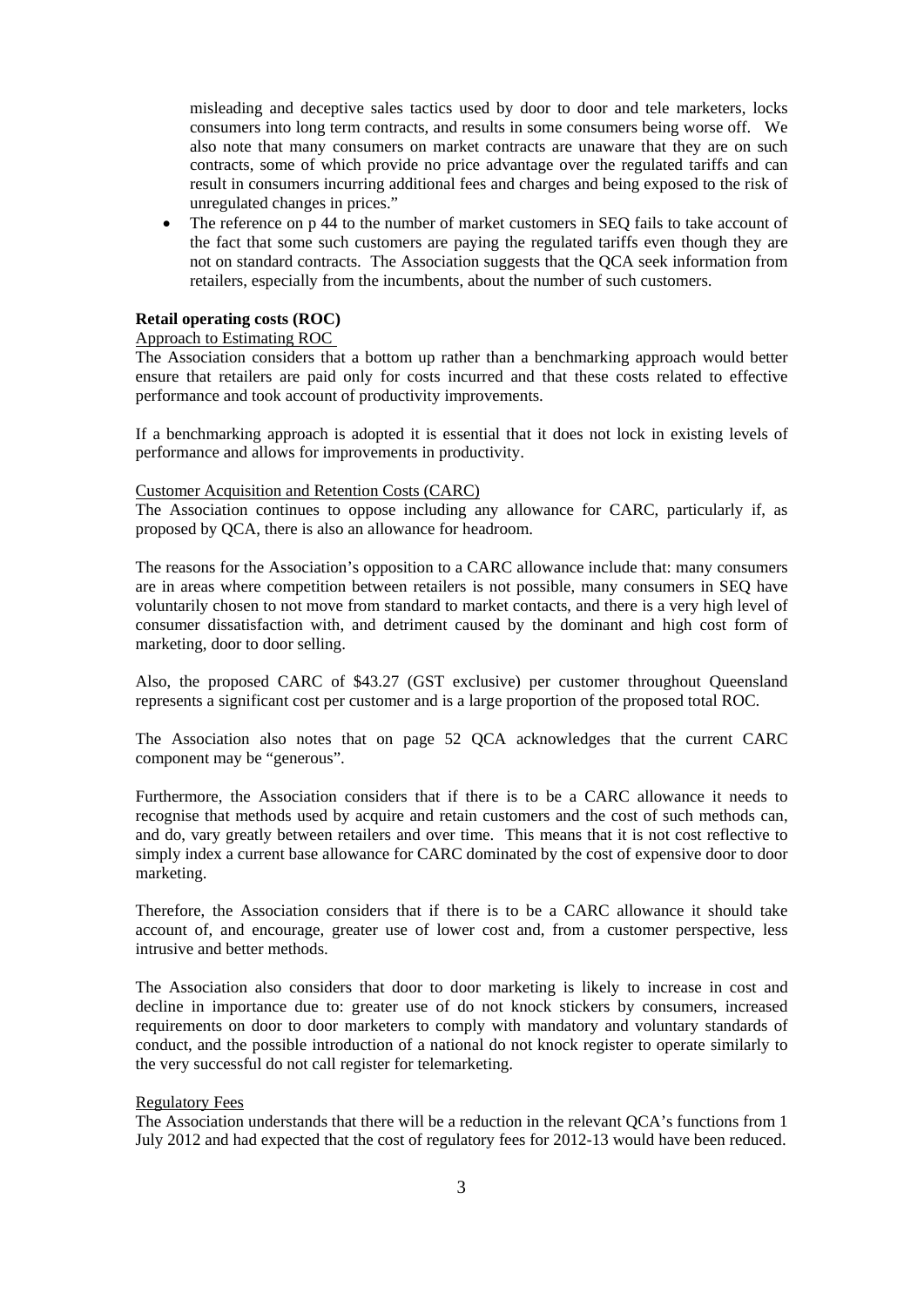#### Fixed and Variable Components

The Association agrees that the number of customers can have a significant effect on a retailer's costs. But there are also many other influences including the quality of service, the retailer's efficiency, and customer type.

Also the Association notes that treating all the costs as fixed provides no incentive for reductions in consumption. And, this approach results in very large increases in the bills of consumers with very low levels of consumption.

The Association favours a 75% fixed and 25% variable cost approach.

### Retail Margin

The Association continues to be very concerned about the adoption of a % of total cost approach, which results in the \$ margin automatically increasing when prices increase.

The Association also notes that retailer risk is reduced: if the regulated prices can be changed within the regulatory period, because retailers with customers on market contracts can change these prices to reflect changed market and other conditions, and by the proposed new system being explicitly cost reflective not the indexation of prices not originally set to be cost reflective.

If a % retail margin is to be used the Association considers it should be 5% or lower, not the proposed 5.4%.

### **Cost Reflective Retail Tariffs and Prices**

The Association considers that the fixed costs represented by network and retail operating costs are too high and in the case of Tariff 11 produce an increase of over 200%. The Association is also very concerned about the extremely large increases in off peak electricity prices (30% for tariff 31 and 26% for tariff 33) the reasons for which do not appear to be given in the Draft Determination other than that they are due to "the new prices more accurately reflecting the cost of supply". The Association considers that in its final determination QCA should reduce the fixed costs in the network and retail costs and increase the variable costs, and either better justify, or reduce, the off peak prices.

# **Competition Considerations**

### Headroom

The Association opposes the inclusion of an allowance for headroom to encourage competition between retailers.

The Association notes that the Draft Determination indicates that headroom is not provided for in NSW or South Australia regulated price arrangements and also submits that:

- There is no competition between retailers in much of Queensland and many consumers in SEQ have shown that they do not want to move off regulated tariffs.
- Retailers wanting to gain market share should pay for this from their own resources until they have reach a scale large enough for them to operate at normal profit levels.
- Retailers can, and do, compete on more than price and should be encouraged to do so even more.
- Retailers can, and do, increase their market shares by aiming to acquire only or mainly customers likely to be of above average profitability.
- There is considerable scope for retailers to compete on price as a result of improved efficiency, reduced purchasing costs, etc.

The Association also considers that if the QCA proceeds with a headroom allowance the proposed 5% allowance is far too high, especially when combined with the proposed 5.4% retail margin, and \$43.27 per customer CARC allowance. Combined these provide retailers with excessive amounts of revenue and cost consumers far too much.